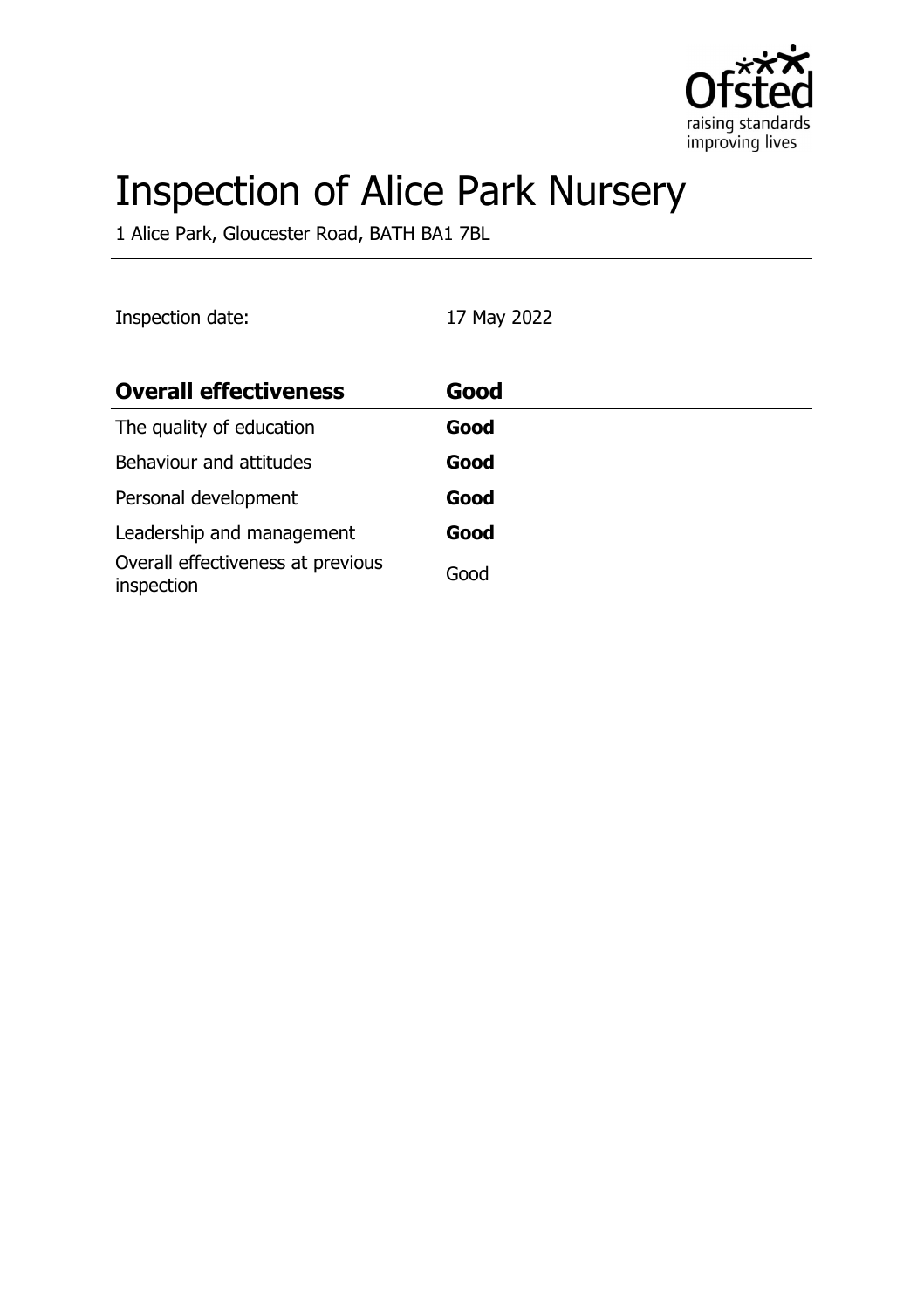

## **What is it like to attend this early years setting?**

### **The provision is good**

Children show that they are happy and feel secure at the setting. Staff are friendly and chat to children on arrival to help them settle quickly. Staff use phrases such as 'Come on friends, let's do this' to motivate children to engage in activities and form good bonds with others. Children demonstrate that they are kind. They cooperate well and share toys. The owner and staff build positive relationships that make children, parents and carers feel part of a community.

Since the COVID–19 pandemic, children learn in rooms according to their age and ability. They know the environment well and move confidently around the setting. Children show good coordination skills as they negotiate stairs and steps. They access resources independently and show curiosity in the activities on offer. Staff help children to recall previous experiences to extend their learning. For example, they provide toddlers with farm toys and images to enable them to re-enact a recent trip to the farm. Staff know what they want children to learn and plan activities effectively using children's interests to engage them, for example supporting pre-school children to create postcards for loved ones. The provider uses additional funding effectively to help meet children's individual needs. Staff support children's learning and development well. For instance, they help children to peel stickers and count out shapes to create pictures about their family. Children make good progress, including those who speak English as an additional language and children with special educational needs and/or disabilities.

## **What does the early years setting do well and what does it need to do better?**

- $\blacksquare$  The owner has a clear vision for the setting and works with staff to reflect on the quality of provision in order to identify areas for improvement. She considers the well-being of staff and avoids unnecessary burdens on the team. The owner provides staff with interesting professional development opportunities so that children have access to additional experiences, such as forest activities.
- $\blacksquare$  Parents appreciate the support that staff give their children to progress with their learning. Parents receive daily feedback and work with staff to provide consistency for their children. For example, staff share photograph books from trips for parents to share with their children at home.
- Children develop good listening and communication skills. Staff respond well to children's needs and views. Staff introduce children to new words to extend their vocabulary, such as 'humid' and 'reflecting' to describe effects of the weather. Staff ask children effective questions to challenge their thinking, and give children time to think and respond. Children display confidence to talk within small groups and are happy to share their ideas. For example, they share how to brush their teeth when learning about oral health.
- $\blacksquare$  Staff know the children well and have considered the impact of recent pandemic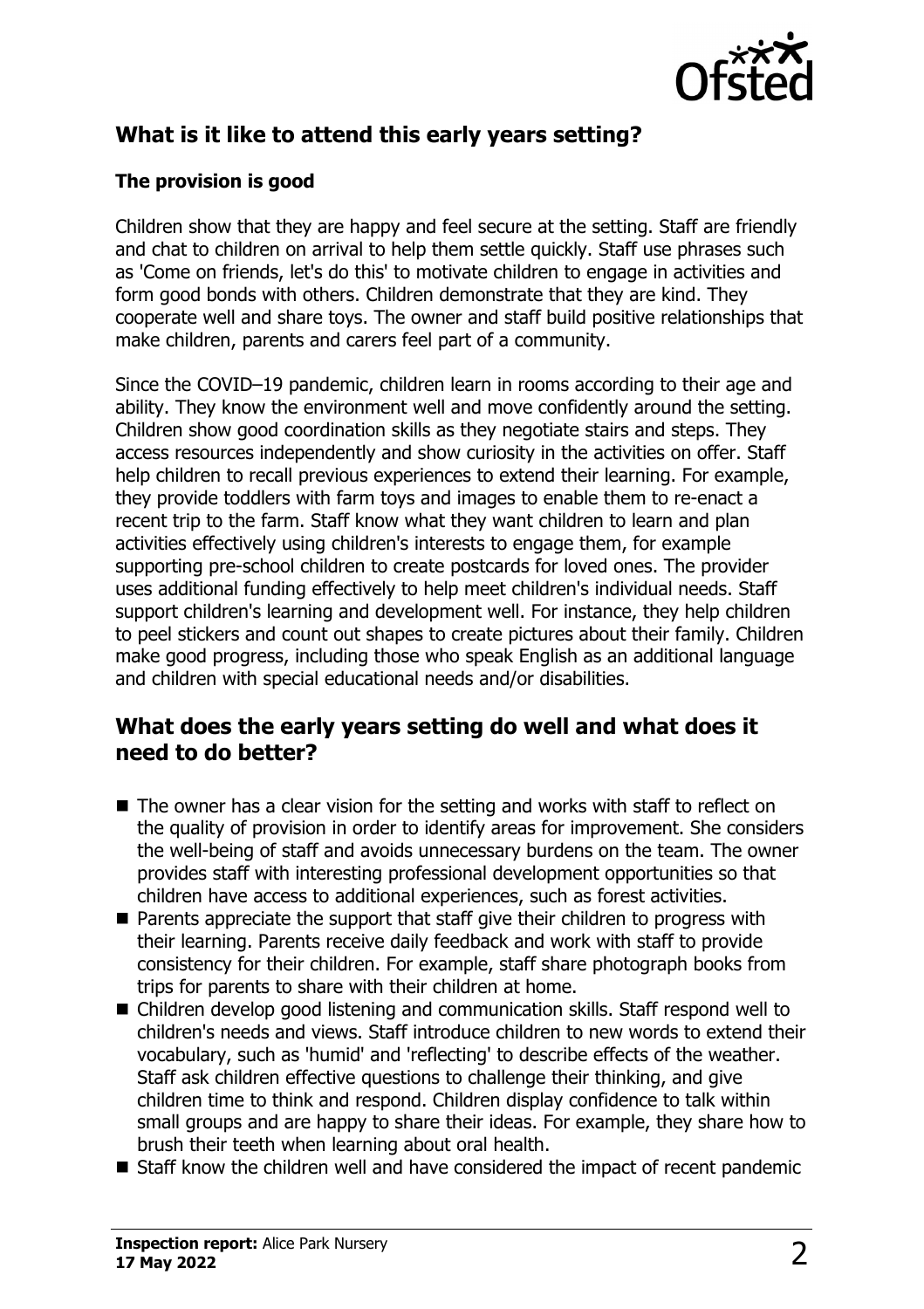

restrictions on children's social skills. Children benefit from regular outings to the park where they meet new people and develop confidence in social situations. Staff always supervise the children well. However, they recognise that they can better support children to understand risks involved when meeting new people. Children learn to manage their own risk well in the garden, for example when they climb and jump on play equipment. Children develop good physical skills and enjoy daily exercise, including running and ball games.

- $\blacksquare$  Babies enjoy regular songs, for example when they wash their faces after snack time. Children of all ages develop a love of books. Toddlers and pre-school children concentrate well as staff read them stories. Children have lots of fun exploring resources and developing their imagination, giggling as they play with toy dinosaurs in slime. Staff celebrate children's achievements to boost levels of self-esteem. However, staff do not consistently encourage all children to try out new experiences to extend their learning even further.
- $\blacksquare$  Staff are good role models for children and use positive behaviour management strategies. Children are kind and considerate to one another and gain good selfcare skills in readiness for their next stage in education. Younger children sort and give out drink bottles to one another unprompted, and older children pour gravy from large jugs onto their meal at lunchtime. Staff monitor children's progress and work with other professionals as required to help close any gaps in children's learning and ease their move to school.

## **Safeguarding**

The arrangements for safeguarding are effective.

The owner completes robust recruitment checks to ensure that staff are suitable. Staff receive effective inductions to ensure they feel confident to carry out their duties. Staff understand their responsibilities to safeguard children and have a secure knowledge of signs and symptoms that may show a child is at risk of harm. Staff have a suitable understanding of wider safeguarding matters. They are aware of the procedures to follow should they have concerns about adults' practice. Children learn how to be safe when leaving the premises. They know to put on high-visibility jackets and recall the dangers they need to look out for when walking through the car park.

## **What does the setting need to do to improve?**

#### **To further improve the quality of the early years provision, the provider should:**

- $\blacksquare$  ensure staff consistently help all children to broaden their interests and engage in new experiences to extend their learning further
- $\blacksquare$  enhance opportunities for children to gain a better understanding of the risks involved when meeting new people.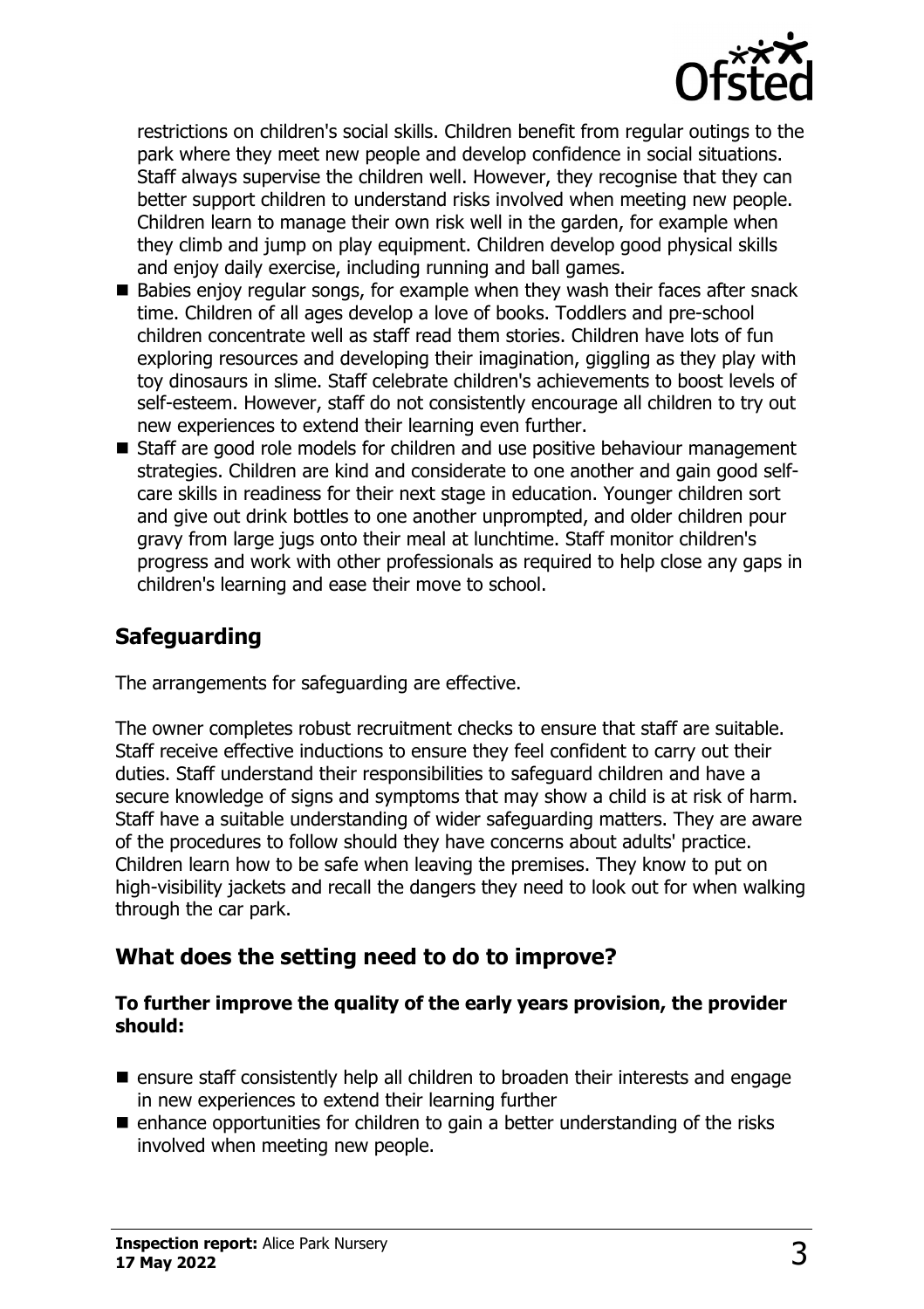

| <b>Setting details</b>                              |                                                        |
|-----------------------------------------------------|--------------------------------------------------------|
| Unique reference number                             | EY363070                                               |
| Local authority                                     | Bath and North East Somerset Council                   |
| <b>Inspection number</b>                            | 10235149                                               |
| <b>Type of provision</b>                            | Childcare on non-domestic premises                     |
| <b>Registers</b>                                    | Early Years Register, Compulsory Childcare<br>Register |
| Day care type                                       | Full day care                                          |
| Age range of children at time of<br>inspection      | $1$ to $5$                                             |
| <b>Total number of places</b>                       | 20                                                     |
| Number of children on roll                          | 32                                                     |
| Name of registered person                           | Watson, Jacqueline Helen                               |
| <b>Registered person unique</b><br>reference number | RP515238                                               |
| <b>Telephone number</b>                             | 01225 424 971                                          |
| Date of previous inspection                         | 17 January 2017                                        |

## **Information about this early years setting**

Alice Park Nursery registered in 2008 and operates from a converted house set in the grounds of Alice Park, Bath. The nursery is open each weekday from 8am to 6pm for 50 weeks of the year. It receives funding for the provision of free early education for children aged two, three and four years. There are seven members of staff, five of whom hold early years qualifications at level 3.

## **Information about this inspection**

#### **Inspector**

Amy Montgomery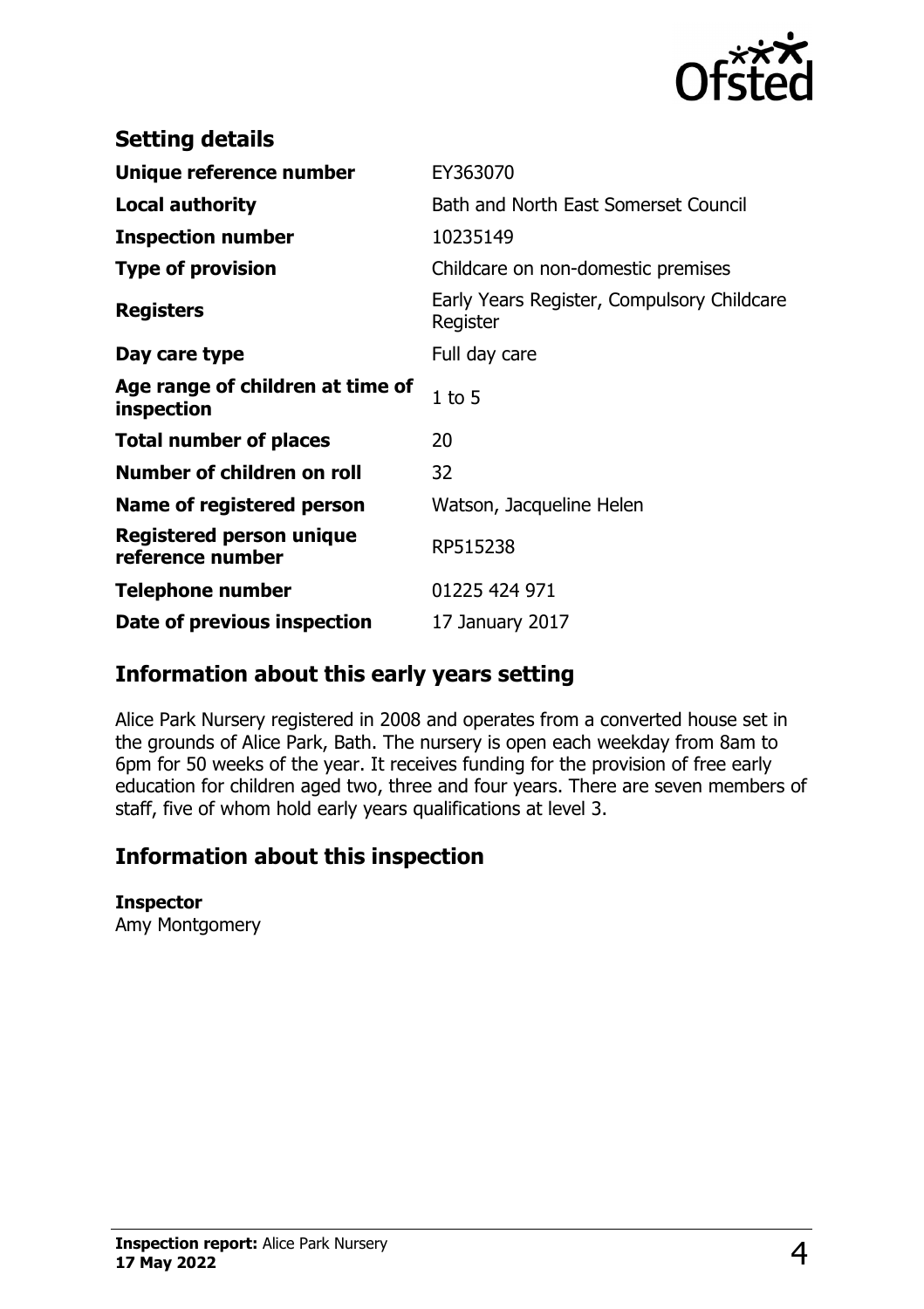

#### **Inspection activities**

- $\blacksquare$  This was the first routine inspection the provider received since the COVID-19 pandemic began. The inspector discussed the impact of the pandemic with the provider and has taken that into account in their evaluation of the provider.
- $\blacksquare$  The owner joined the inspector on a learning walk and talked to the inspector about their curriculum and what they want children to learn.
- $\blacksquare$  Children communicated with the inspector during the inspection.
- $\blacksquare$  The inspector talked to staff at appropriate times during the inspection and took account of their views.
- $\blacksquare$  The inspector observed the quality of education being provided, indoors and outdoors, and assessed the impact that this was having on children's learning.
- $\blacksquare$  Parents and carers shared their views of the setting with the inspector.
- $\blacksquare$  The owner showed the inspector documentation to demonstrate the suitability of staff.

We carried out this inspection under sections 49 and 50 of the Childcare Act 2006 on the quality and standards of provision that is registered on the Early Years Register. The registered person must ensure that this provision complies with the statutory framework for children's learning, development and care, known as the early years foundation stage.

If you are not happy with the inspection or the report, you can [complain to Ofsted](http://www.gov.uk/complain-ofsted-report).